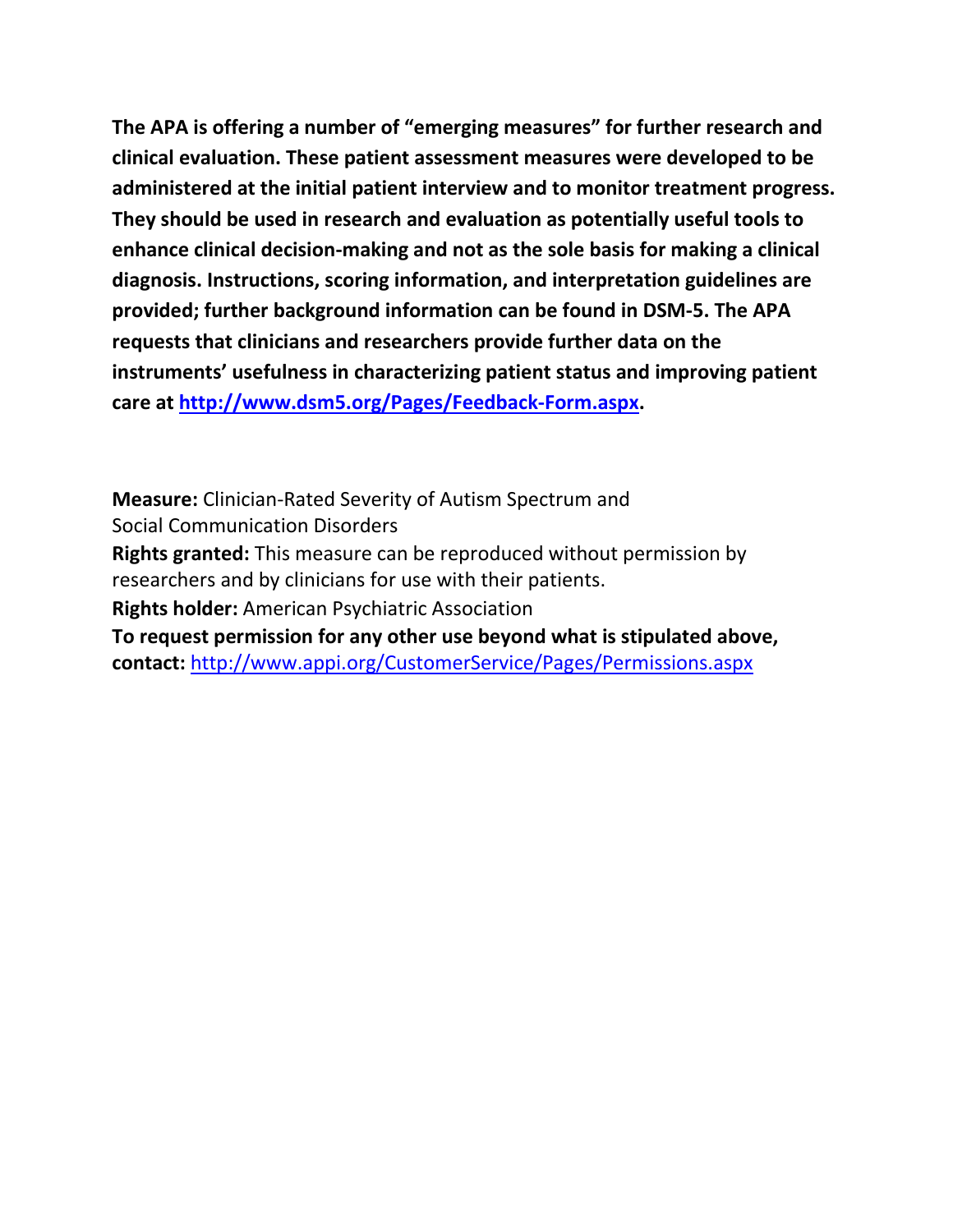# **CLINICIAN-RATED SEVERITY OF**

## **AUTISM SPECTRUM AND SOCIAL COMMUNICATION DISORDERS**

| Name: when the contract of the contract of the contract of the contract of the contract of the contract of the                                                                                                                                                                                                                                                                                                                                                                                                                                                                                                                                                                                                                                                             |                       | Age: $\frac{1}{2}$                                                                                                                                                                                                                                                                                                                                                                           | Sex: □ Male □ Female                                                                                                                                                                                                                                                                                                                                                                          | Date: the contract of the contract of the contract of the contract of the contract of the contract of the contract of the contract of the contract of the contract of the contract of the contract of the contract of the cont                                                                                                                                |
|----------------------------------------------------------------------------------------------------------------------------------------------------------------------------------------------------------------------------------------------------------------------------------------------------------------------------------------------------------------------------------------------------------------------------------------------------------------------------------------------------------------------------------------------------------------------------------------------------------------------------------------------------------------------------------------------------------------------------------------------------------------------------|-----------------------|----------------------------------------------------------------------------------------------------------------------------------------------------------------------------------------------------------------------------------------------------------------------------------------------------------------------------------------------------------------------------------------------|-----------------------------------------------------------------------------------------------------------------------------------------------------------------------------------------------------------------------------------------------------------------------------------------------------------------------------------------------------------------------------------------------|---------------------------------------------------------------------------------------------------------------------------------------------------------------------------------------------------------------------------------------------------------------------------------------------------------------------------------------------------------------|
| Instructions:<br>This clinician-rated severity measure is used for the assessment of the level of interference in functioning and support required as<br>a result of:<br>a) Any social communication problems AND<br>b) Any restricted interests and repetitive behaviors<br>for the individual diagnosed with (please select $[\checkmark]$ the disorder that applies to the individual receiving care):<br>Autism Spectrum Disorder<br>OR<br>Social Communication Disorder<br>Based on all the information you have on the individual receiving care and using your clinical judgment, please rate $(\checkmark)$ the social<br>communication problems and restricted interests and repetitive behaviors as experienced by the individual in the past seven (7)<br>days. |                       |                                                                                                                                                                                                                                                                                                                                                                                              |                                                                                                                                                                                                                                                                                                                                                                                               |                                                                                                                                                                                                                                                                                                                                                               |
|                                                                                                                                                                                                                                                                                                                                                                                                                                                                                                                                                                                                                                                                                                                                                                            | Level 0               | Level 1                                                                                                                                                                                                                                                                                                                                                                                      | Level 2                                                                                                                                                                                                                                                                                                                                                                                       | Level 3                                                                                                                                                                                                                                                                                                                                                       |
| <b>SOCIAL</b><br><b>COMMUNICATION:</b><br>Rate the level of<br>interference in<br>functioning and support<br>required as a result of<br><b>SOCIAL</b><br><b>COMMUNICATION</b><br>deficits for this<br>individual.                                                                                                                                                                                                                                                                                                                                                                                                                                                                                                                                                          | $\Box$<br><b>None</b> | ப<br>Mild<br><b>Requiring support</b><br>(i.e., Without supports in<br>place, deficits in social<br>communication cause<br>noticeable impairments. Has<br>difficulty initiating social<br>interactions and<br>demonstrates clear examples<br>of atypical or unsuccessful<br>responses to social overtures<br>of others. May appear to<br>have decreased interest in<br>social interactions.) | $\sim$<br><b>Moderate</b><br><b>Requiring SUBSTANTIAL</b><br>support<br>(i.e., Marked deficits in<br>verbal and nonverbal social<br>communication skills; social<br>impairments apparent even<br>with supports in place;<br>limited initiation of social<br>interactions and reduced or<br>abnormal response to social<br>overtures from others.)                                             | $\sim$<br><b>Severe</b><br><b>Requiring VERY</b><br><b>SUBSTANTIAL support</b><br>(i.e., Severe deficits in<br>verbal and nonverbal social<br>communication skills cause<br>severe impairments in<br>functioning; very limited<br>initiation of social<br>interactions and minimal<br>response to social overtures<br>from others.)                           |
| <b>RESTRICTED INTERESTS</b>                                                                                                                                                                                                                                                                                                                                                                                                                                                                                                                                                                                                                                                                                                                                                |                       |                                                                                                                                                                                                                                                                                                                                                                                              |                                                                                                                                                                                                                                                                                                                                                                                               |                                                                                                                                                                                                                                                                                                                                                               |
| and REPETITIVE<br><b>BEHAVIORS:</b><br>Rate the level of<br>interference in<br>functioning and support<br>required as a result of<br><b>RESTRICTED INTERESTS</b><br>and REPETITIVE<br><b>BEHAVIORS for this</b><br>individual.                                                                                                                                                                                                                                                                                                                                                                                                                                                                                                                                             | <b>None</b>           | <b>Mild</b><br><b>Requiring support</b><br>(i.e., Rituals and repetitive<br>behaviors [RRBs] cause<br>significant interference with<br>functioning in one or more<br>contexts. Resists attempts by<br>others to interrupt RRBs or<br>to be redirected from fixated<br>interest.)                                                                                                             | <b>Moderate</b><br><b>Requiring SUBSTANTIAL</b><br>support<br>(i.e., RRBs and/or<br>preoccupations and/or<br>fixated interests appear<br>frequently enough to be<br>obvious to the casual<br>observer and interfere with<br>functioning in a variety of<br>contexts. Distress or<br>frustration is apparent<br>when RRBs are interrupted;<br>difficult to redirect from<br>fixated interest.) | <b>Severe</b><br><b>Requiring VERY</b><br><b>SUBSTANTIAL support</b><br>(i.e., Preoccupations, fixed<br>rituals and/or repetitive<br>behaviors markedly<br>interfere with functioning in<br>all spheres. Marked distress<br>when rituals or routines are<br>interrupted; very difficult to<br>redirect from fixated<br>interest or returns to it<br>quickly.) |

Copyright © 2013 American Psychiatric Association. All Rights Reserved.

This material can be reproduced without permission by researchers and by clinicians for use with their patients.